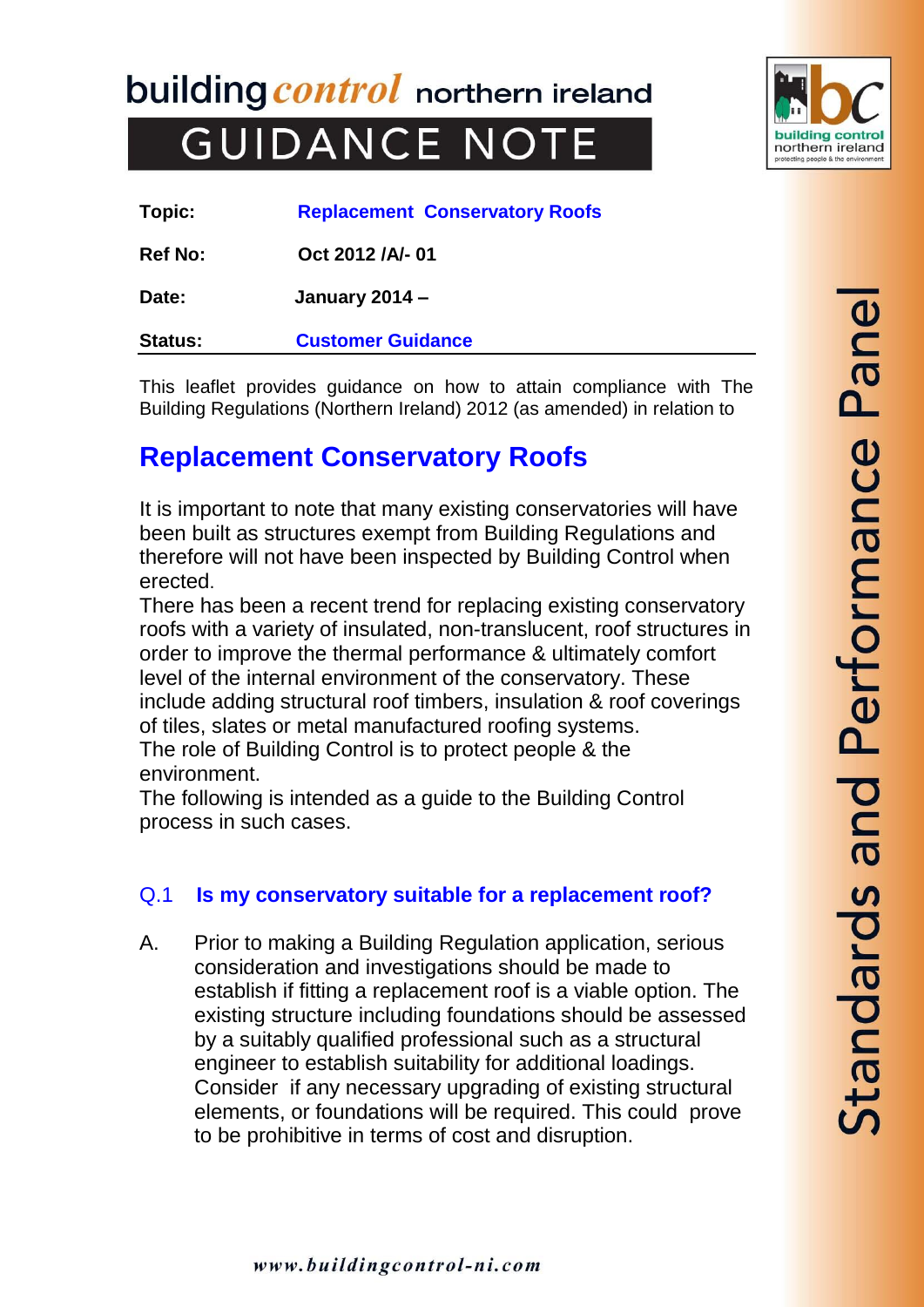### Q.2 **Do I need a Building Regulation application for replacing my conservatory roof?**

A. If the replacement roof has less than three quarters of its area translucent, a Building Control application must be made to the Council prior to commencement.

# Q.3 **What type of Building Regulation application is required ?**

- A. The work may be carried out under a Building Notice or a Full Plans application. In either case we will require the following with your application:
	- Details of the type of replacement roof to be fitted, including information on structure, covering and insulation, all of which must comply with the current Building Regulations.
	- A structural engineer's report is likely to be required to confirm that the existing conservatory structure is capable of supporting the new roof loads.
	- A correct fee based on the estimated cost of the works.

# Q.4 **What will Building Control be looking for on site?**

A. You must inform Building Control before you start the work. Building Control inspections will include the following:

**Structure**: a visual inspection of the existing structure of the conservatory will be required. The existing foundations will need to be exposed to determine if these are adequate to carry the new loads from the replacement roof. These observations may be compared to the information given in your structural engineer's report.

**Weather resistance**: adequate flashing will be required where the new roof abuts the existing wall of the house; cavity trays will be required especially if the external skin of this cavity wall is built in brick.

**Heat loss:** if the existing conservatory is not already separated from the house by double glazed draught sealed doors these should be fitted (unless previous Building Regulation approval was obtained). Alternatively heat-loss calculations may be required, the result of which may require some upgrading of the insulation to the house.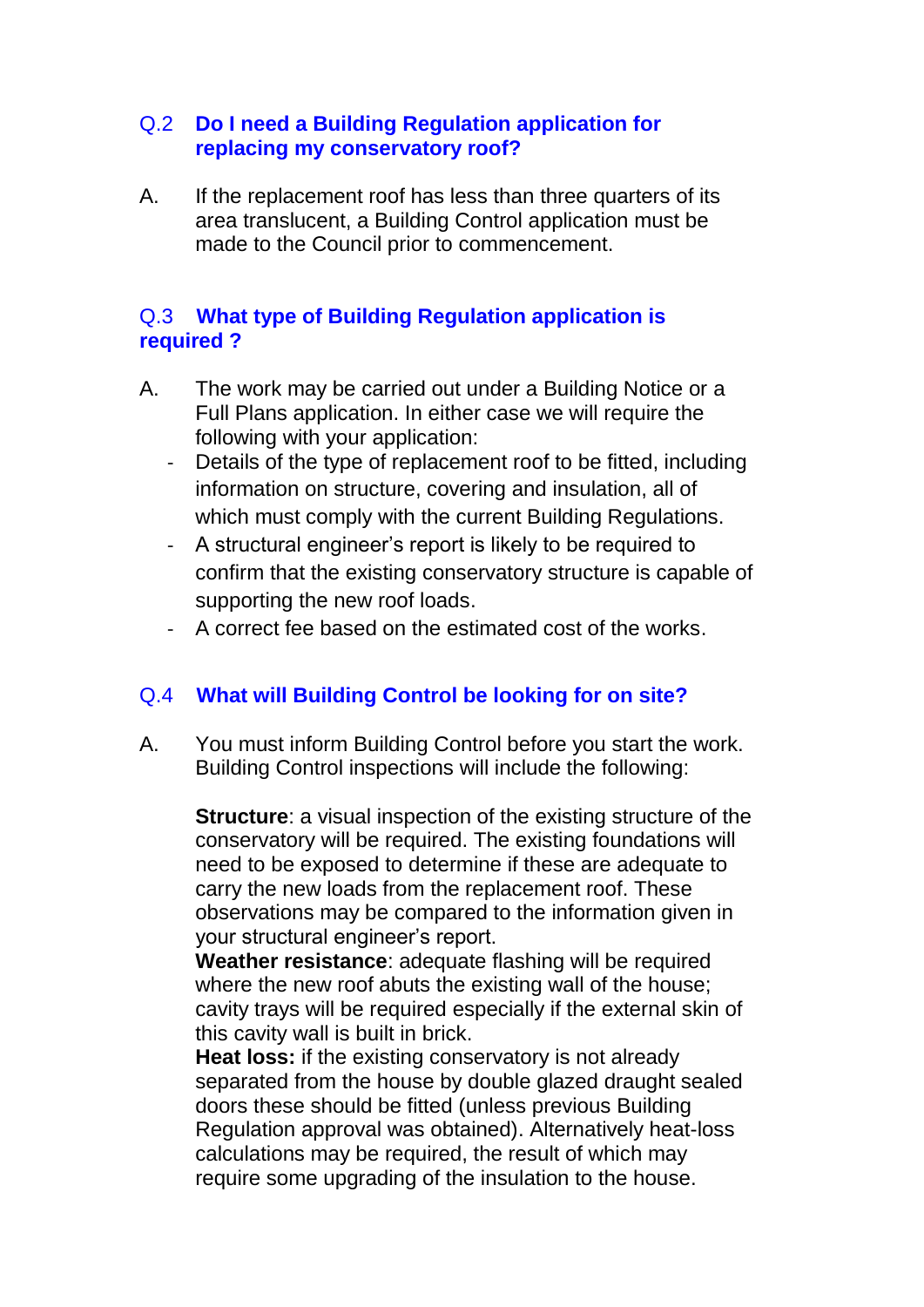Adequate insulation must be provided to the replacement roof itself in any case.

**Ventilation:** there must be adequate ventilation provided where necessary to avoid condensation within the roof structure.

## Q.5 **Will I receive a certificate when the works are complete?**

A. Providing all necessary paperwork has been provided and the works on site are deemed compliant with the Building Regulations, the Council will Issue a Building Regulation Completion Certificate for the works as described in your application.

## Q.6 **Does this mean I will have a Building Regulation certificate for a sun-room?**

A. **No**. The certificate will cover the works to the roof only **(see note 1).**

If you wish to convert your conservatory to a sun-room this could possibly involve up-grading works to the existing structure to meet the current health & safety standards as set out in the Building Regulations. Such works could include;

-Upgrading the thermal qualities of the floor, walls or windows.(or alternatively, the energy performance of the existing dwelling could be upgraded to offset against any thermally non compliant sunroom floors, walls or windows. This may require SAP calculations to justify compliance with the Equivalent Carbon Approach.

-Ensuring suitable safety glazing where necessary to doors & windows.

-Ensuring that steps/landings are safe for use.

Also, note that when undertaking work, that alters the thermal characteristics of a building or part of a building, the designer has a responsibility to ensure that sufficient measures are put in place to mitigate the risk of condensation damaging the building or adversely affecting the health of its occupants.